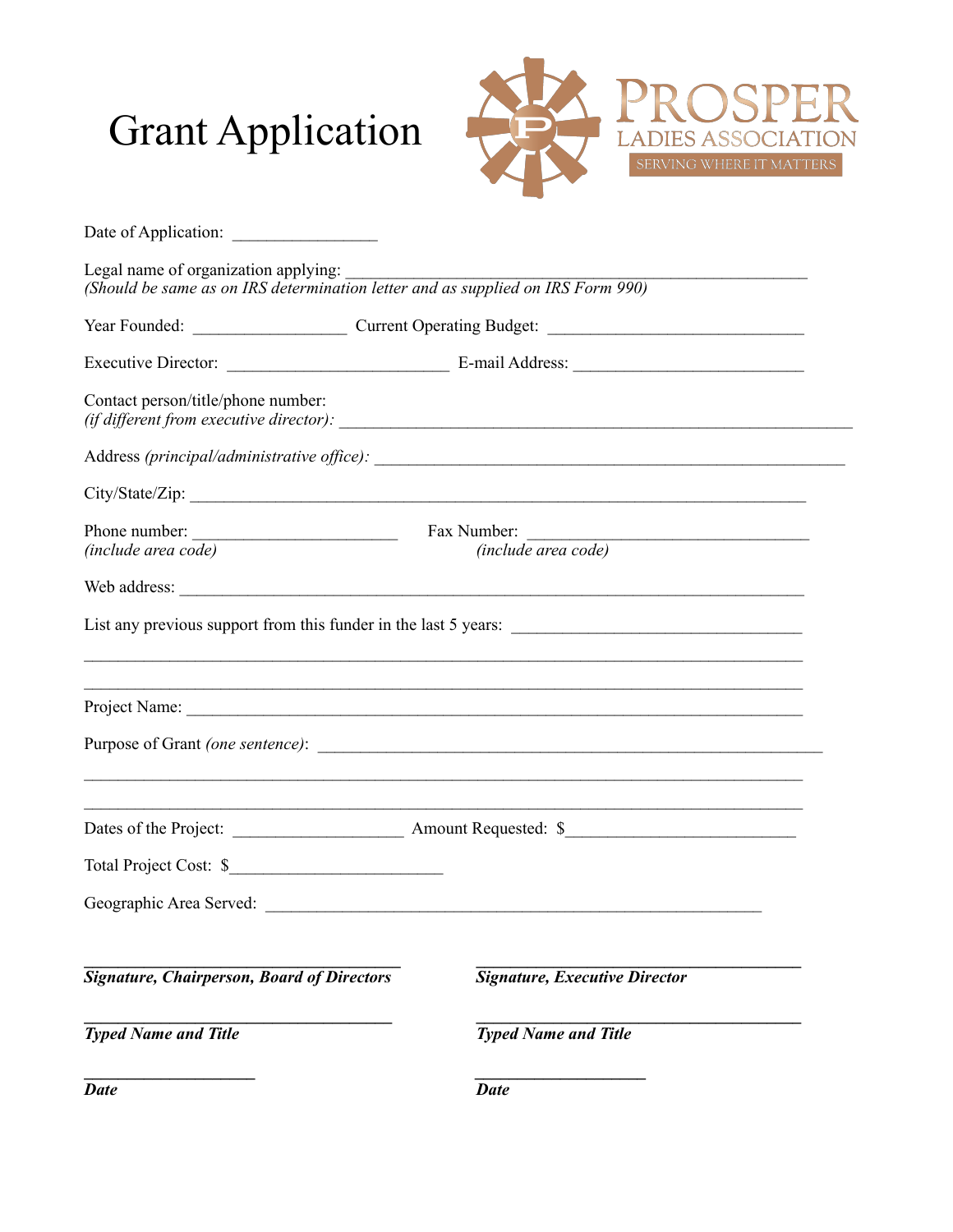## **GRANT APPLICATION FORMAT**

*Please provide the following information in this order. Use these headings, subheadings and numbers provided in your own word processing format, thus leaving flexibility for length of response.*

### *A. NARRATIVE*

#### **1. Executive Summary**

• Begin with a half-page executive summary. Briefly explain why your agency is requesting this grant, what outcomes you hope to achieve, and how you will spend the funds if the grant is made.

#### **2. Purpose of Grant**

- Statement of needs/problems to be addressed; description of target population and how they will benefit.
- Description of project goals, measurable objectives, action plans, and statements as to whether this is a new or ongoing part of the sponsoring organization.
- Timetable for implementation.
- List of other partners in the project and their roles.
- List of similar existing projects or agencies, if any, and explain how your agency or proposal differs, and what effort will be made to work cooperatively.
- Description of the active involvement of constituents in defining problems to be addressed, making policy, and planning the program.
- Description of the qualifications of key staff and volunteers that will ensure the success of the program. List of specific staff training needs for this project.
- Long-term strategies for funding this project at end of grant period.

#### **3. Evaluation**

- Plans for evaluation including how success will be defined and measured.
- Description of how evaluation results will be used and/or disseminated and, if appropriate, how the project will be replicated.
- Description of the active involvement of constituents in evaluating the program.

#### **4. Budget Narrative/Justification**

- Grant budget; use the **Grant Budget Format** that follows, if appropriate.
- A plan (on a separate sheet) that shows how each budget item relates to the project and how the budgeted amount was calculated.
- List of amounts requested of other foundations, corporations and other funding sources to which this proposal has been submitted.
- List of priority items in the proposed in the proposed budget, in the event that we are unable to meet your full request.

#### **5. Organization Information**

- Brief summary of organization's history.
- Brief statement of organization's mission and goals.
- Description of current programs, activities and accomplishments.
- Organizational chart, including board, staff and volunteer involvement.

## *B. ATTACHMENTS*

- 1. A copy of the current IRS determination letter indicating  $501(c)(3)$  tax-exempt status.
- 2. List of Board of Directors with affiliations.
- 3. Finances:
	- Organization's current annual operating budget, including expenses and revenue.
	- Most recent annual financial statement (independently audited, if available; otherwise, attach Form 990).
- 4. Letters of support should verify project need and collaboration with other organizations. (Optional)
- 5. Annual report, if available.